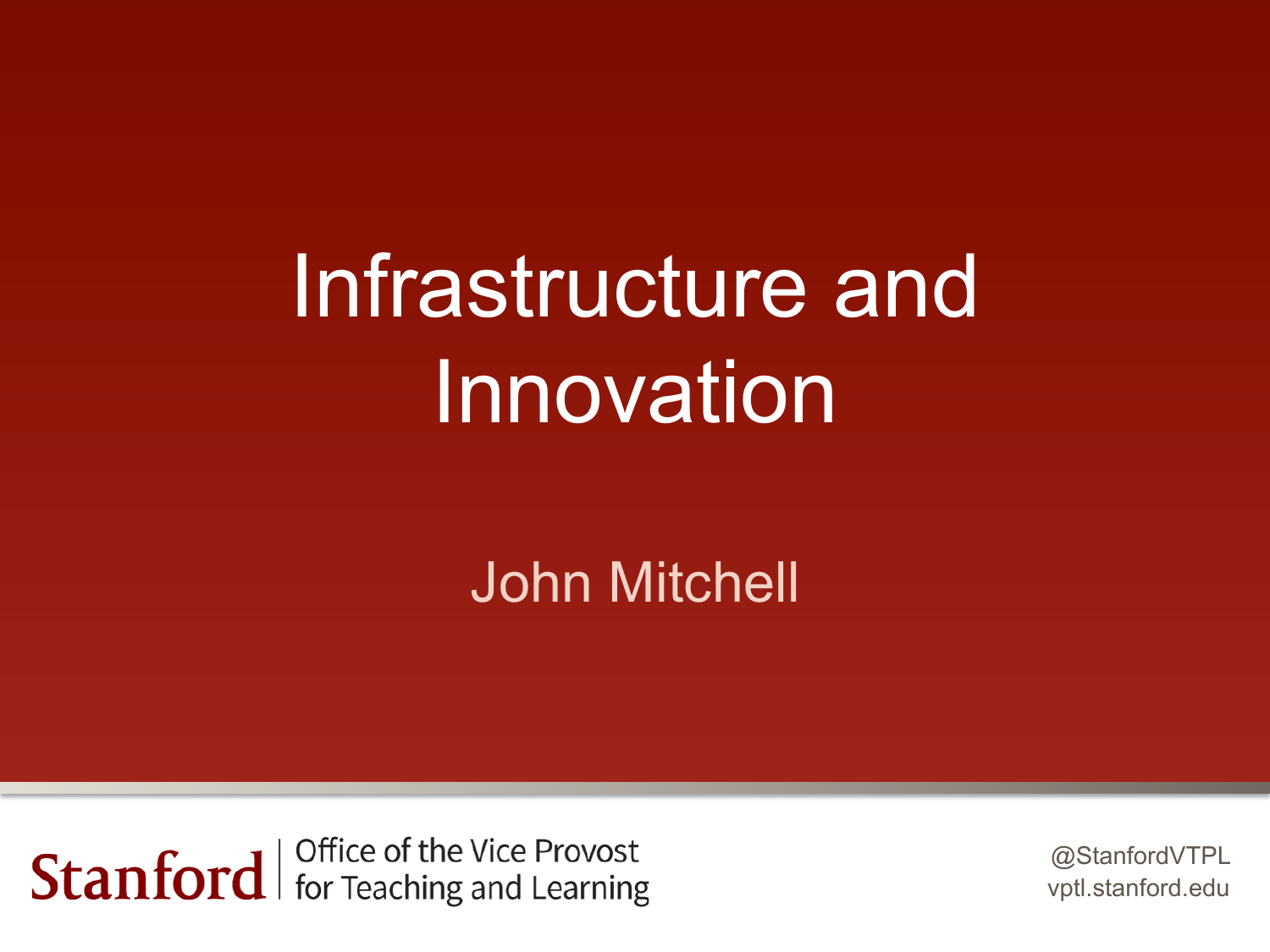# Topics (from Rajeev Alur's email)

- Experience from wide-scale deployment of courses and tools
- Survey of relevant initiatives by
	- Govt agencies
	- MOOC providers
	- Universities
- Collaboration with industry
- Access to data, privacy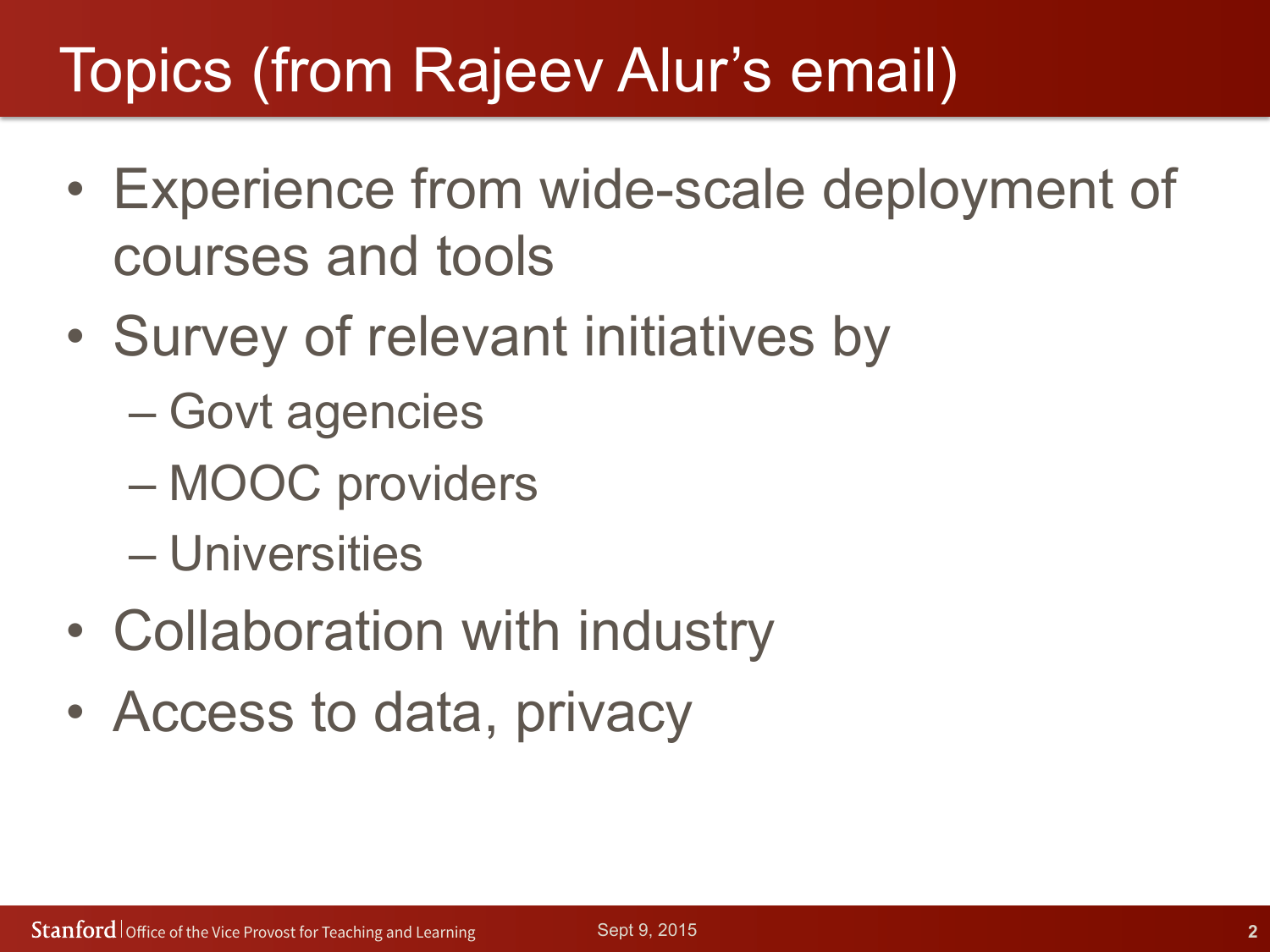(1) Experience from wide-scale deployment of courses and tools

- Survey of relevant initiatives by
	- Govt agencies
	- MOOC providers
	- **Universities**

(2) Thoughts on structuring a research prog

Collaboration with industry

(3) Access to data, privacy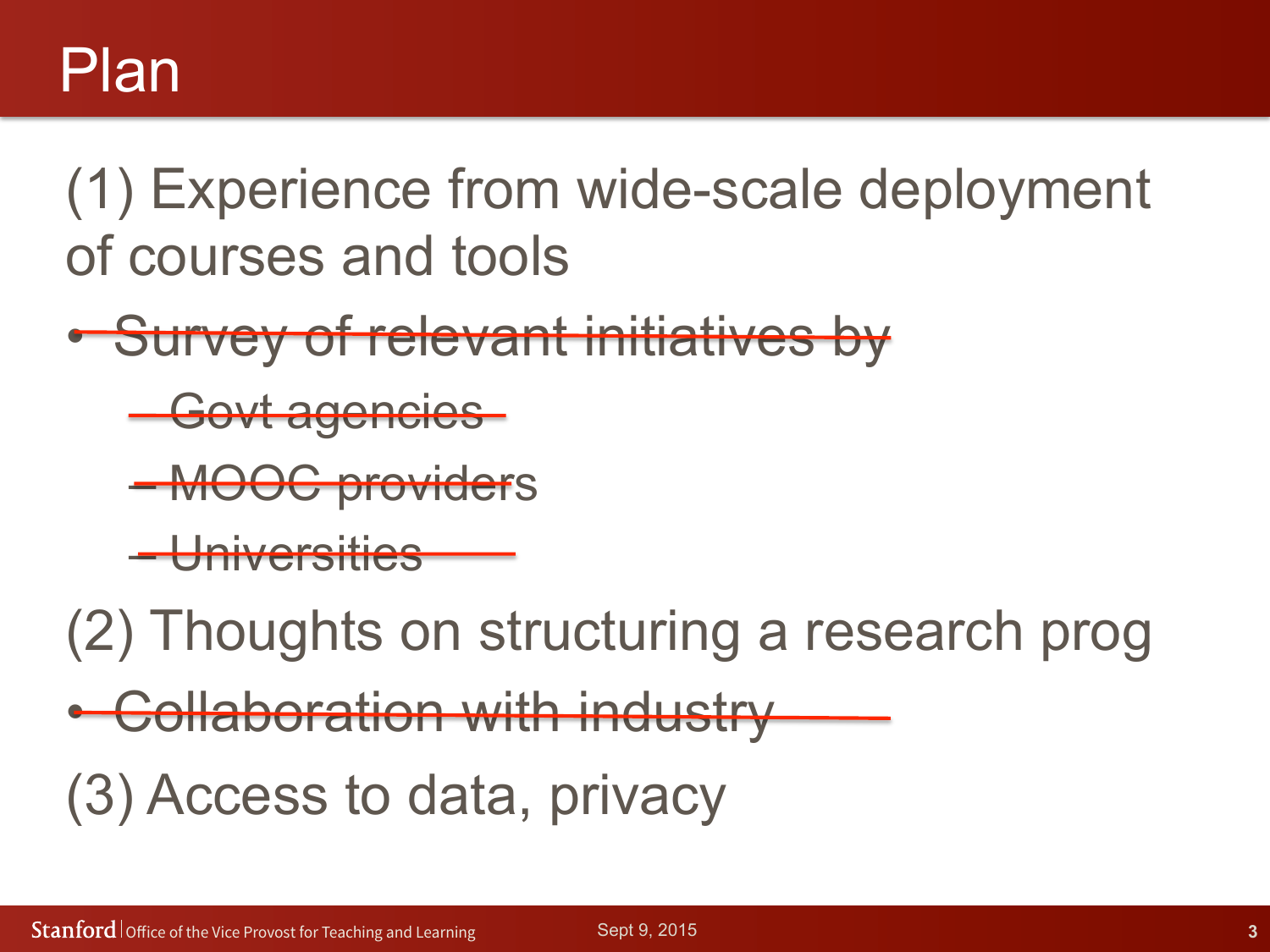## VPOL: 446 Projects over 3 Years

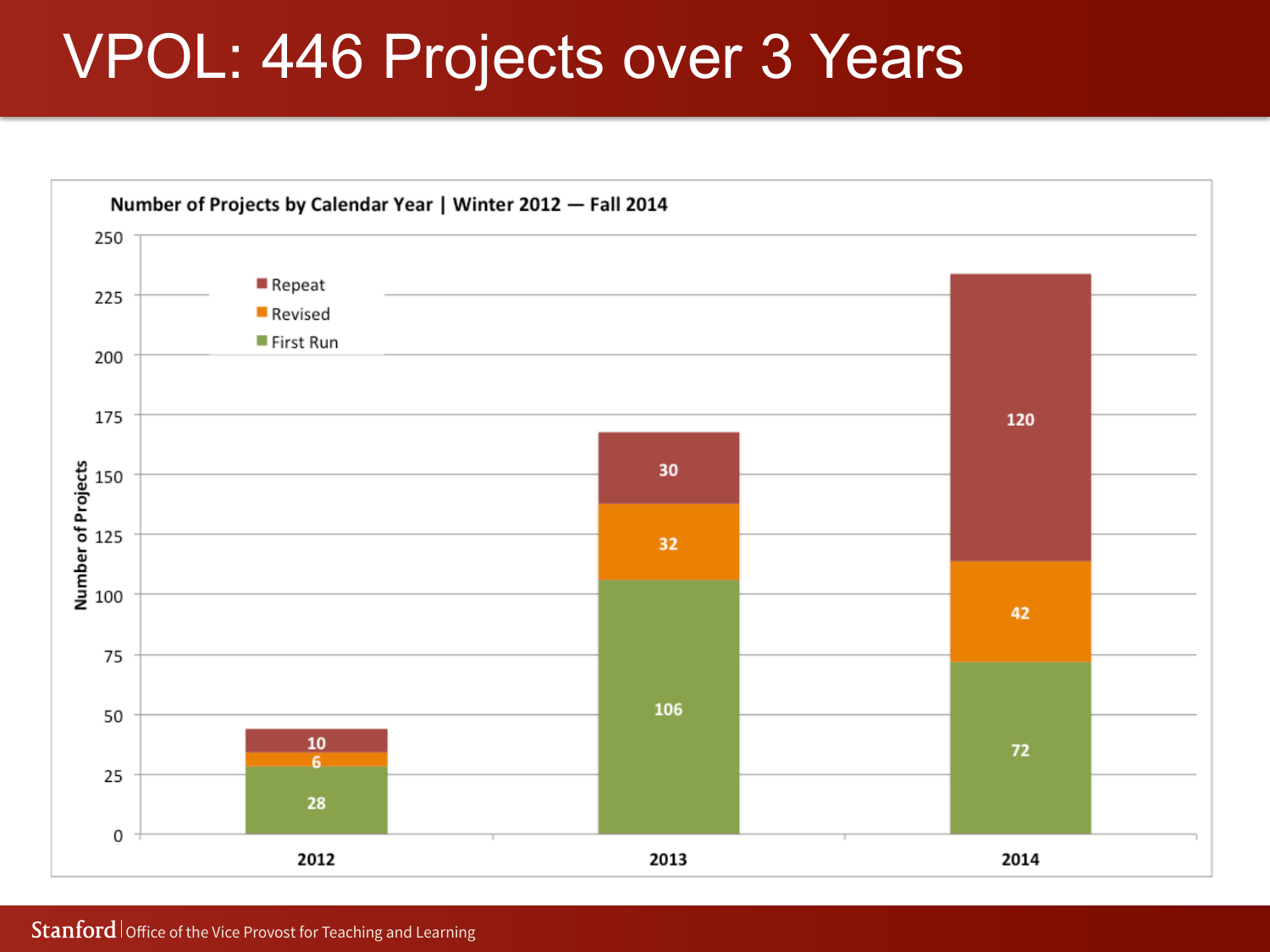# Lytics Lab

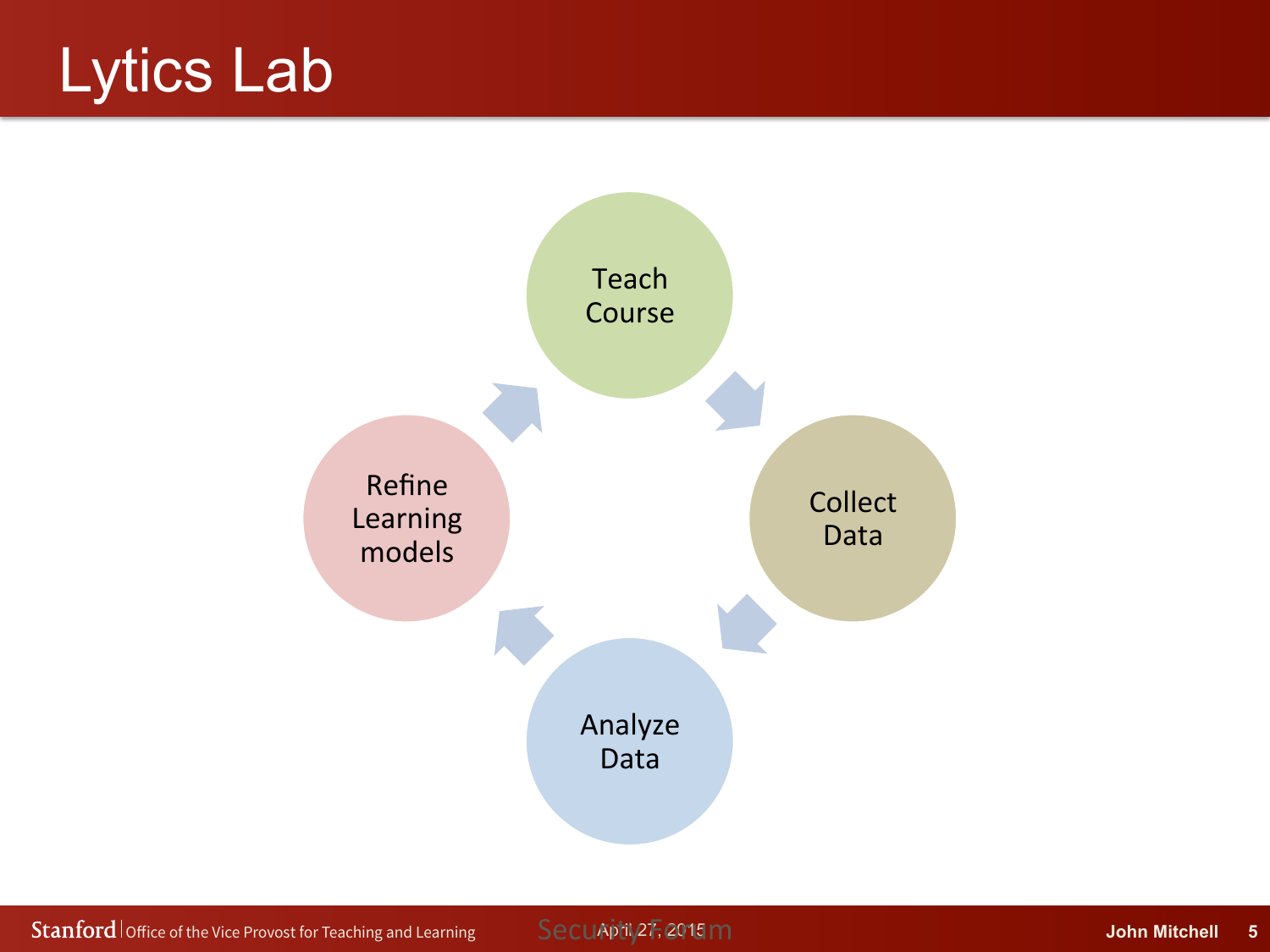## Clustered patterns of engagement



[Kizilcec, Piech, Schneider]

office of the Vice Provet to mentig anting and conrolled and never watched a video or did a quiz.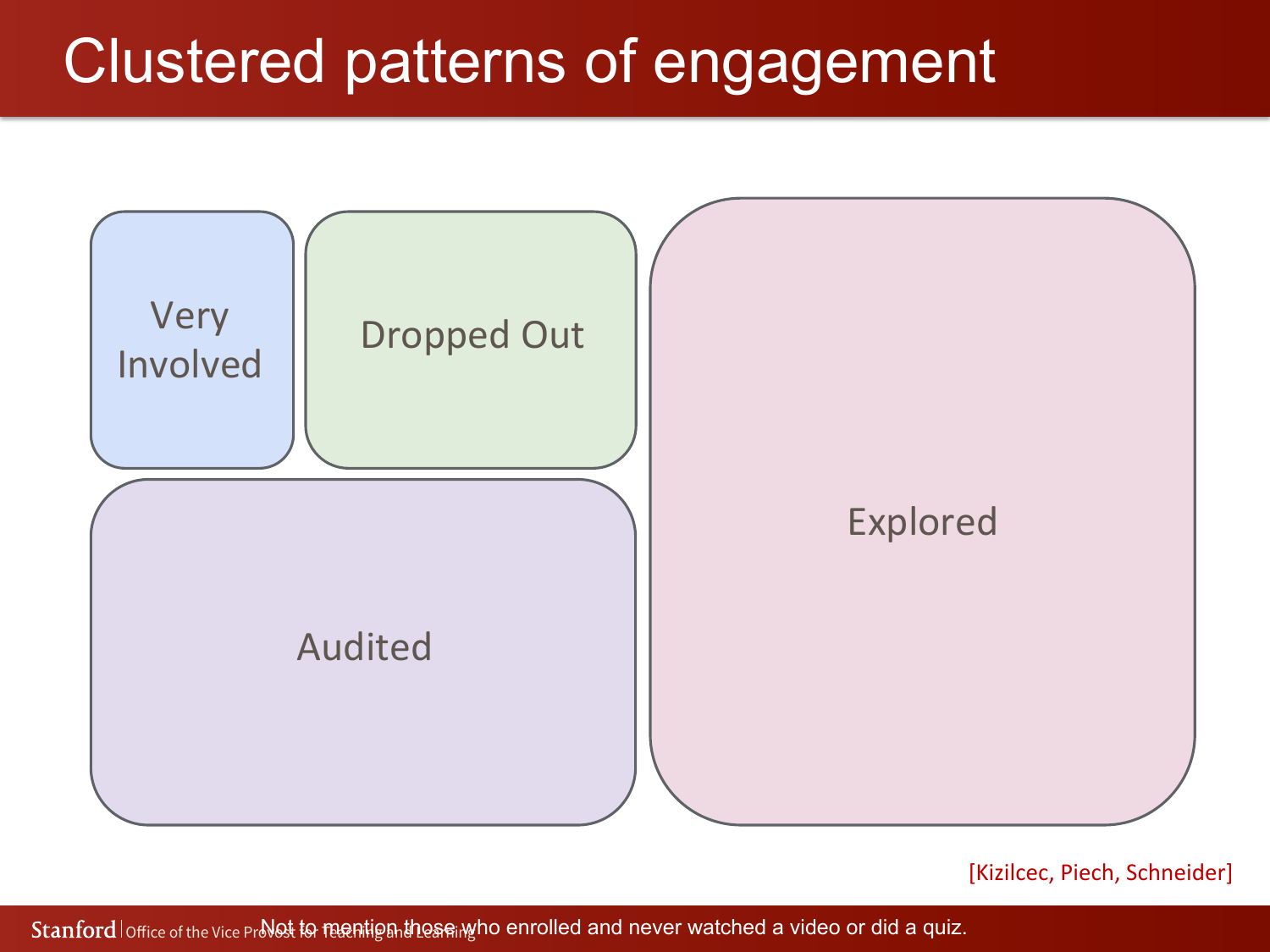### Peer Review Network

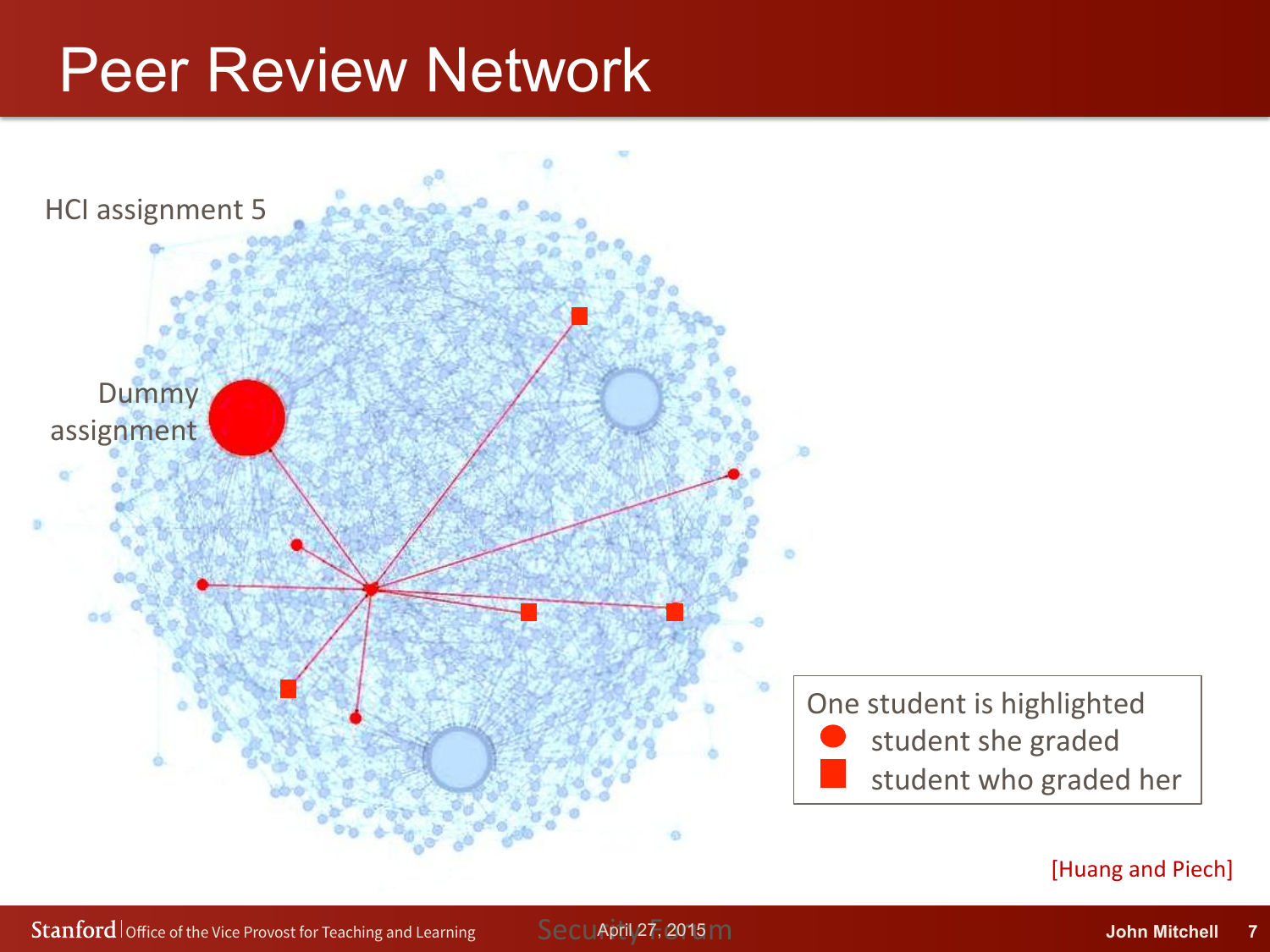# Improving Accuracy



Corrections involve weighting reliable graders and additive correction for bias.

Security 27, 2015 m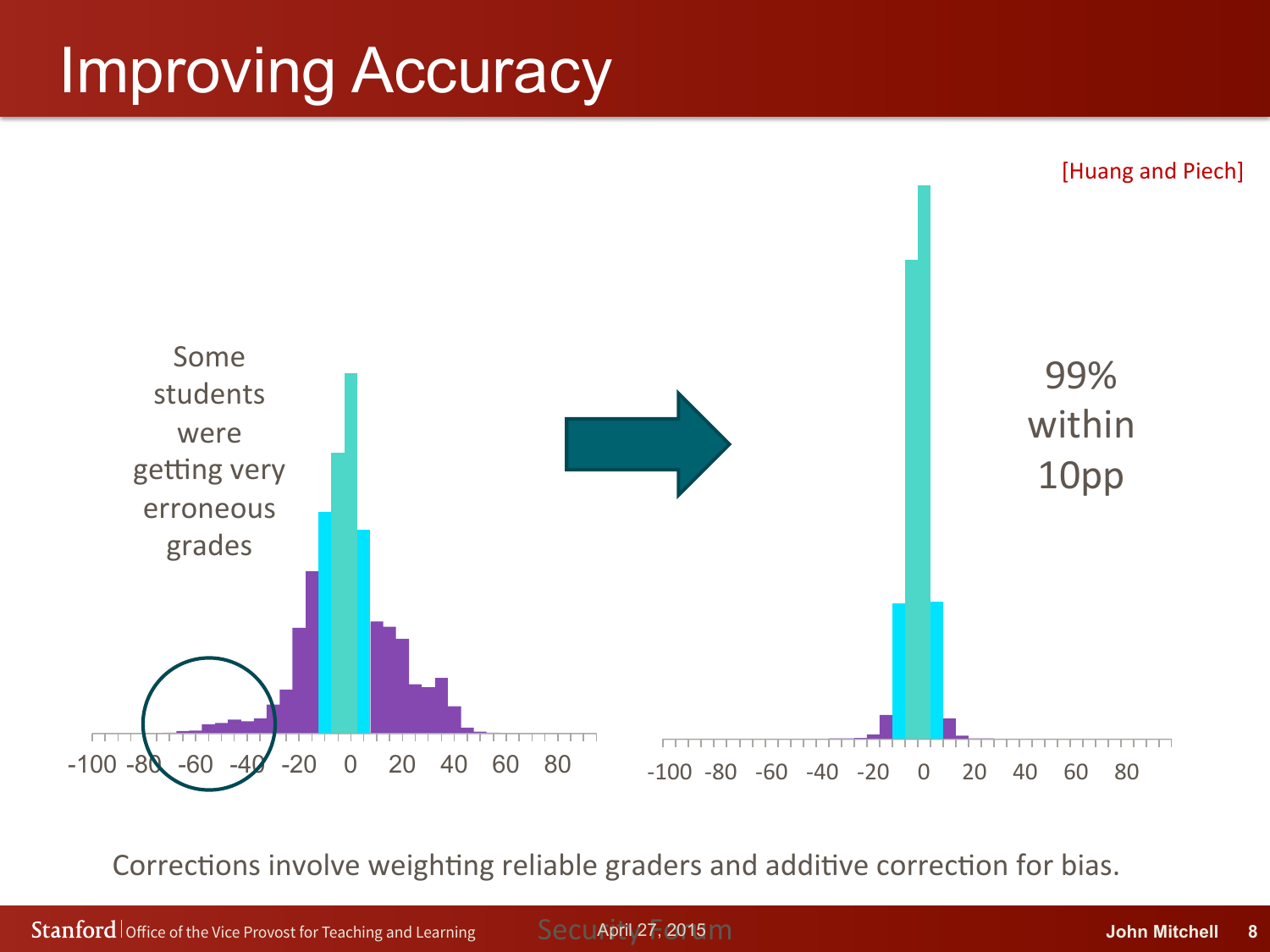

L@S 2015 Learning at Scale<br>Vancouver, BC, March 14-15, 2015

| L@S Home Dates Calls Program Venue Registration Committee L@S 2014 |  |  |  |  |  |  |  |  |  |
|--------------------------------------------------------------------|--|--|--|--|--|--|--|--|--|
|--------------------------------------------------------------------|--|--|--|--|--|--|--|--|--|

- Attrition and Achievement Gaps in Online Learning
	- René F. Kizilcec, Sherif Halawa
- PeerStudio: Rapid Peer Feedback Emphasizes Revision and Improves Performance
	- $-$  Chinmay E. Kulkarni, Michael S. Bernstein, Scott R. Klemmer
- Autonomously Generating Hints by Inferring Problem Solving **Policies** 
	- $-$  Chris Piech, Mehran Sahami, Jonathan Huang, Leonidas Guibas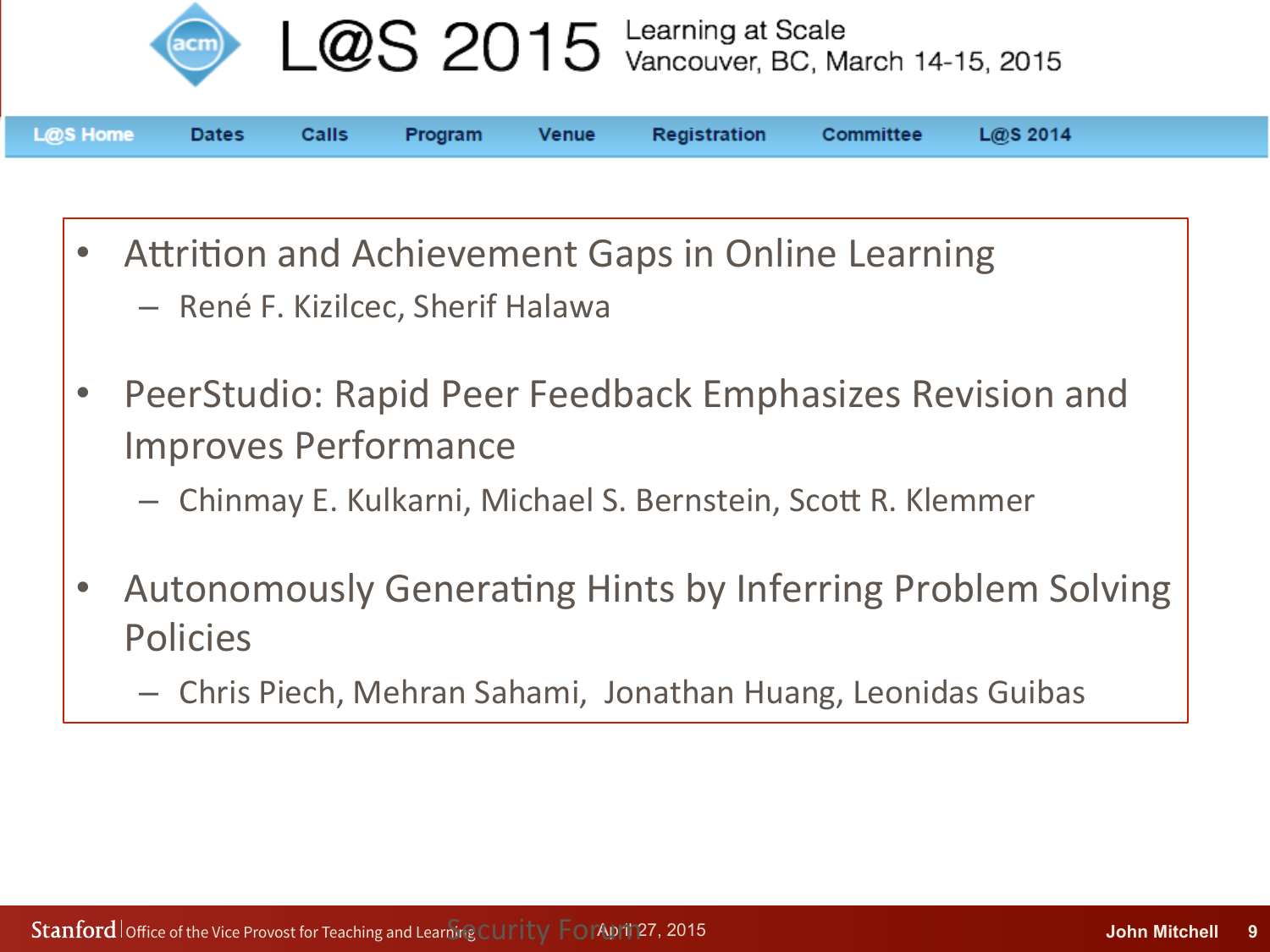# Building a research community

- Very significant progress through
	- $-L(@S, \ldots)$
	- This workshop ….
	- Annual meetings by Coursera, edX
- How are we doing overall?
	- Grand challenge problems
	- Community building
	- Collaboration plan(s)
	- Constructive competition
- What will universities look like in the future?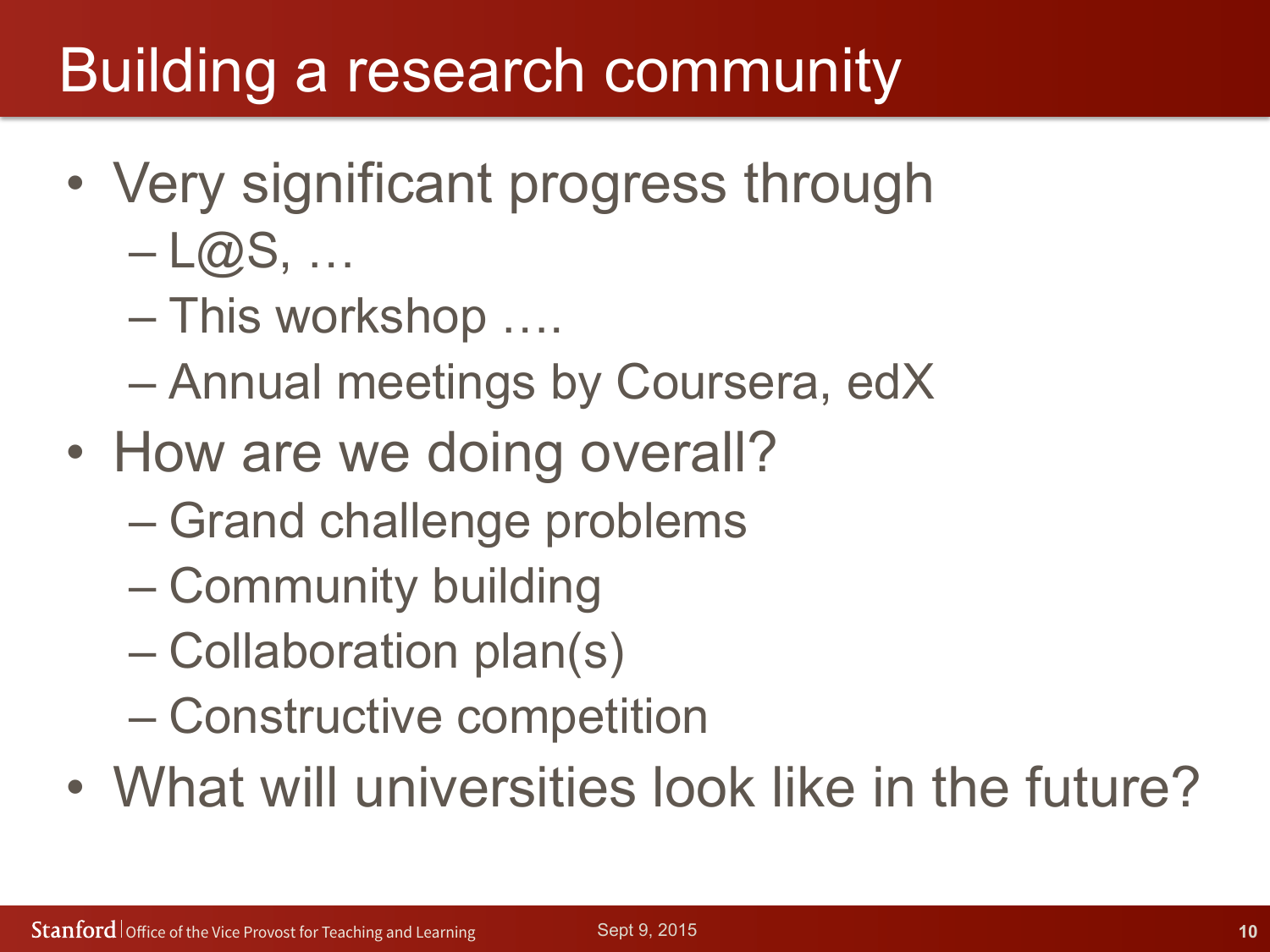#### Institute for the Future of Higher Education

- *Foundations:* Educational psychology, "educational social interaction", neuroscience, …
- *Learning science:* research and development
- *Economics and public policy*
- *Computer science*: data modeling, machine learning, social network analysis, sentiment analysis, …, open-source software tools and systems
- Wild new educational experiments
- Some transition paths for successful experiments